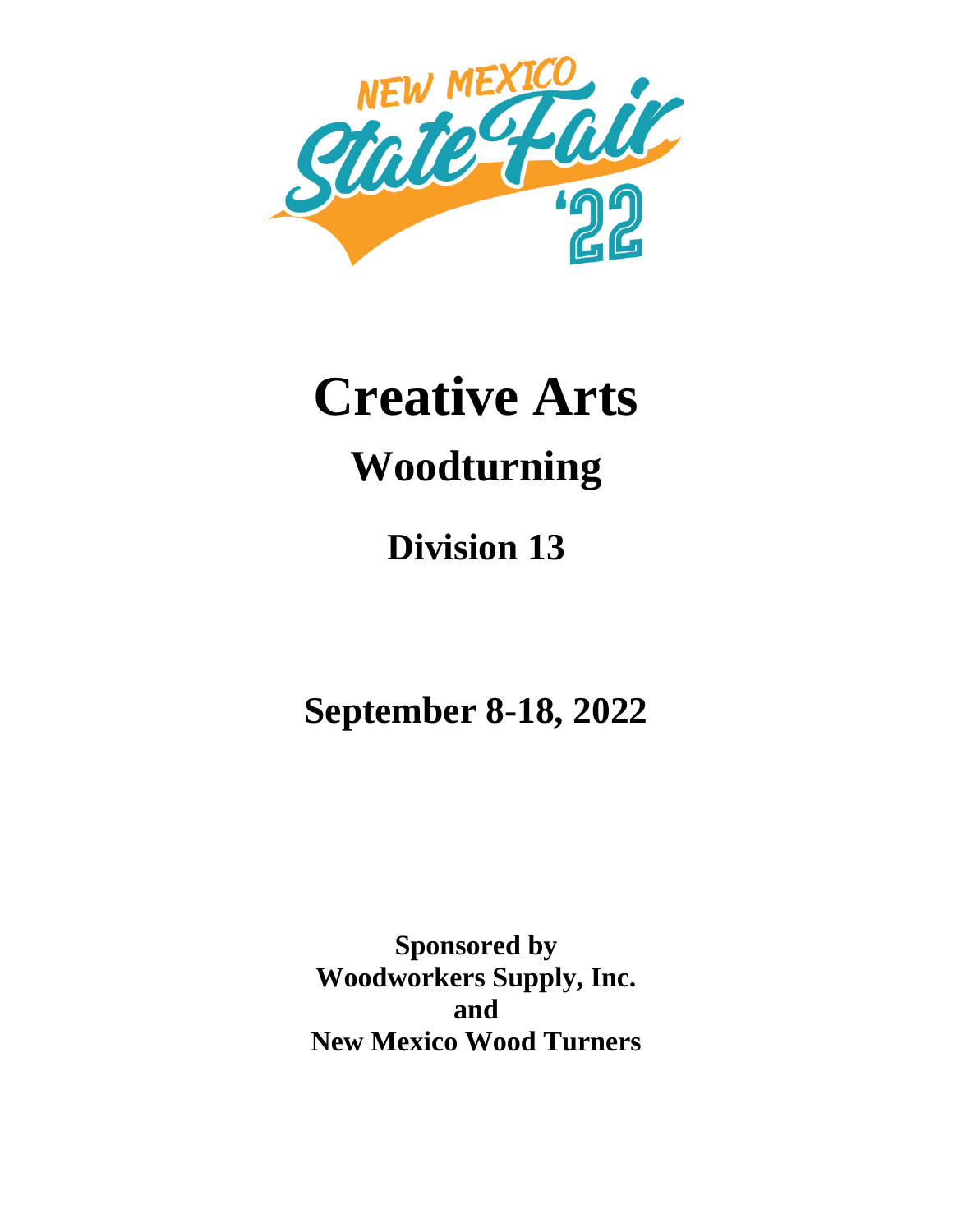## **Entry Dates**

#### **FRIDAY, AUGUST 26, 2022 9:00 AM to 5:00 PM SATURDAY, AUGUST 27, 2022 9:00 AM to 5:00 PM**

## **Entry Fee: \$5.00 Special Rules**

- 1. All pieces must be made completely by the person or persons who enter them.
- 2. Entries must be predominately turned on a wood lathe regardless of materials (in addition to wood, metals, plastic, bone, etc. are acceptable).
- 3. Exhibitors may enter three pieces per class. Multiple items may be entered as one piece only if they are a set (e.g., desk-accessory set, pair of earrings, set of matched bowls, pen-pencil set, etc.)
- 4. Any number of classes may be entered, but all entries must be in the same section.
- 5. Entries are eligible only if they have been made since the previous New Mexico State Fair.
- 6. No pieces will be accepted for display only.
- 7. If the exhibitor's name is on the entry, the exhibitor must conceal it.
- 8. Large items will be displayed in an open area on a space available basis and at the discretion of the entry personnel. Exhibitors may be required to provide protective enclosures for large items.
- 9. Items that require hanging shall have a permanent, secure attachment(s) for hanging.
- 10. Registration personnel and judges will have the right to classify and/or reject any entry that in their sole discretion does not meet these criteria. Decisions of the registration personnel and/or judges are final.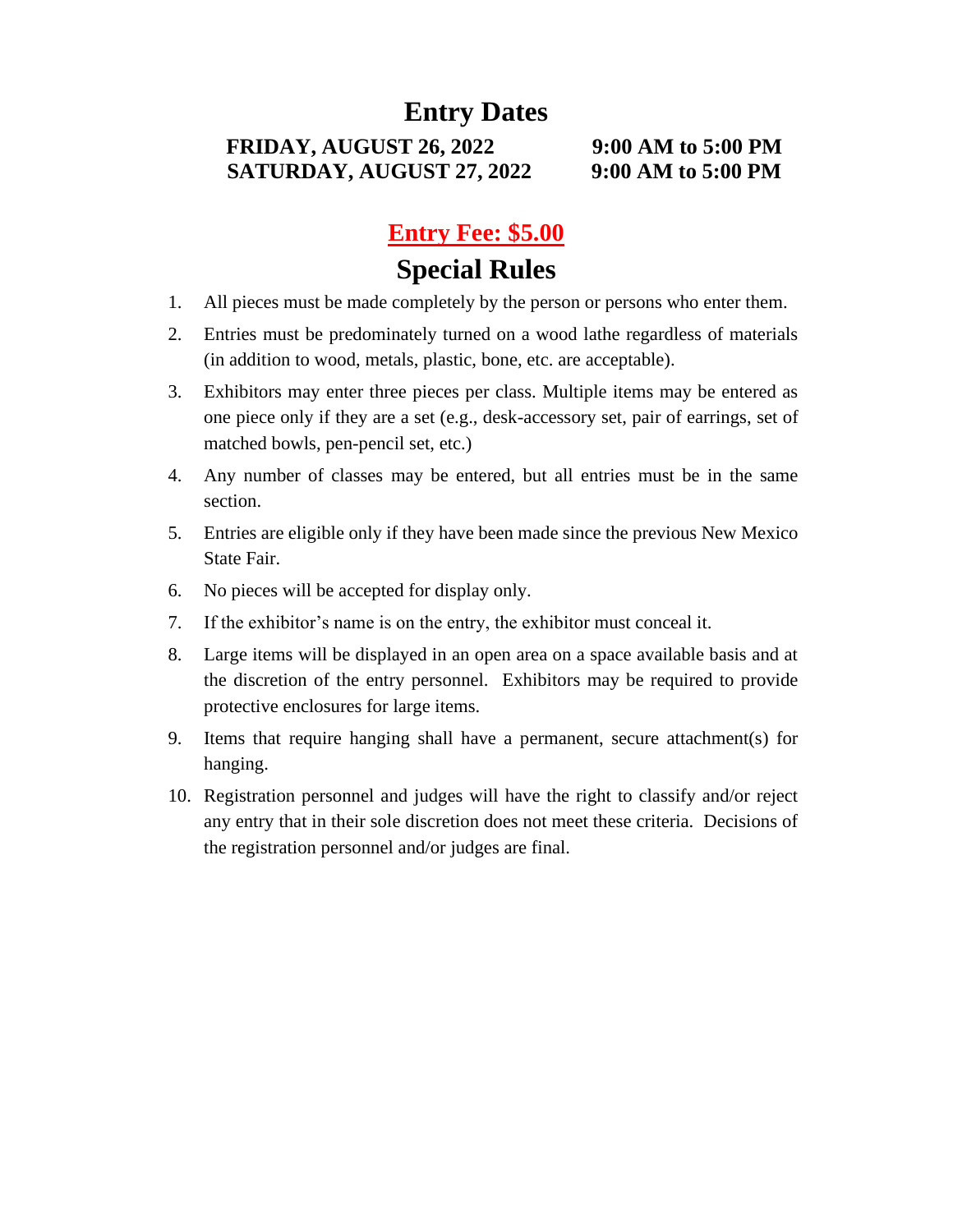## **Woodturning Sections 498-502**

| Section 498 - Youth        | 17 years and under who has not won a Youth Best<br>of Show Award in previous years                                                                                                                                                                                                              |
|----------------------------|-------------------------------------------------------------------------------------------------------------------------------------------------------------------------------------------------------------------------------------------------------------------------------------------------|
| Section 499 - Novice       | One with less than two years experience in wood<br>turning and was awarded a Best of Show as a<br>Youth in a previous year                                                                                                                                                                      |
| Section 500 – Intermediate | One who has more than two years experience but<br>less than five years experience or was awarded<br>Best of Show as Novice in a previous year                                                                                                                                                   |
| Section 501 – Advanced     | One who has more than five years experience or<br>considers their skill to be above Intermediate and<br>was awarded Best of Show<br>$w$ ho<br><b>as</b><br>an<br>Intermediate in the previous year.                                                                                             |
| Section 502 – Professional | One who during the past three years sells their<br>wood turnings on a regular basis, or are/have<br>been a paid instructor or demonstrator, or who<br>have been awarded Best of Show as an Advanced<br>in the previous years. Also, amateurs who<br>consider themselves to have advanced skills |

**Note:** Entrants are on the "honor system" in declaring their skill and experience levels. In certain cases, judges and/or entry staff may require a change of Section Level for an entrant based on the demonstrated skill of the woodturning and prior years' entries, if any. **Winners of 1st Place Ribbons in prior years may require to move to a higher level Section.**

## **Classes 1-15**

Each Section will Compete in the Following Classes:

- 1. **Boxes & Lidded Vessels** Any turned vessel fitted with a lid.
- 2. **Closed-Form Bowls** Classic or contemporary design with opening less than outside diameter
- 3. **Open Form Bowls** Classic, Contemporary or Artistic designs with open diameter at the outer edge
- 4. **Other Bowls** Include Burl caps, plates, platters and other